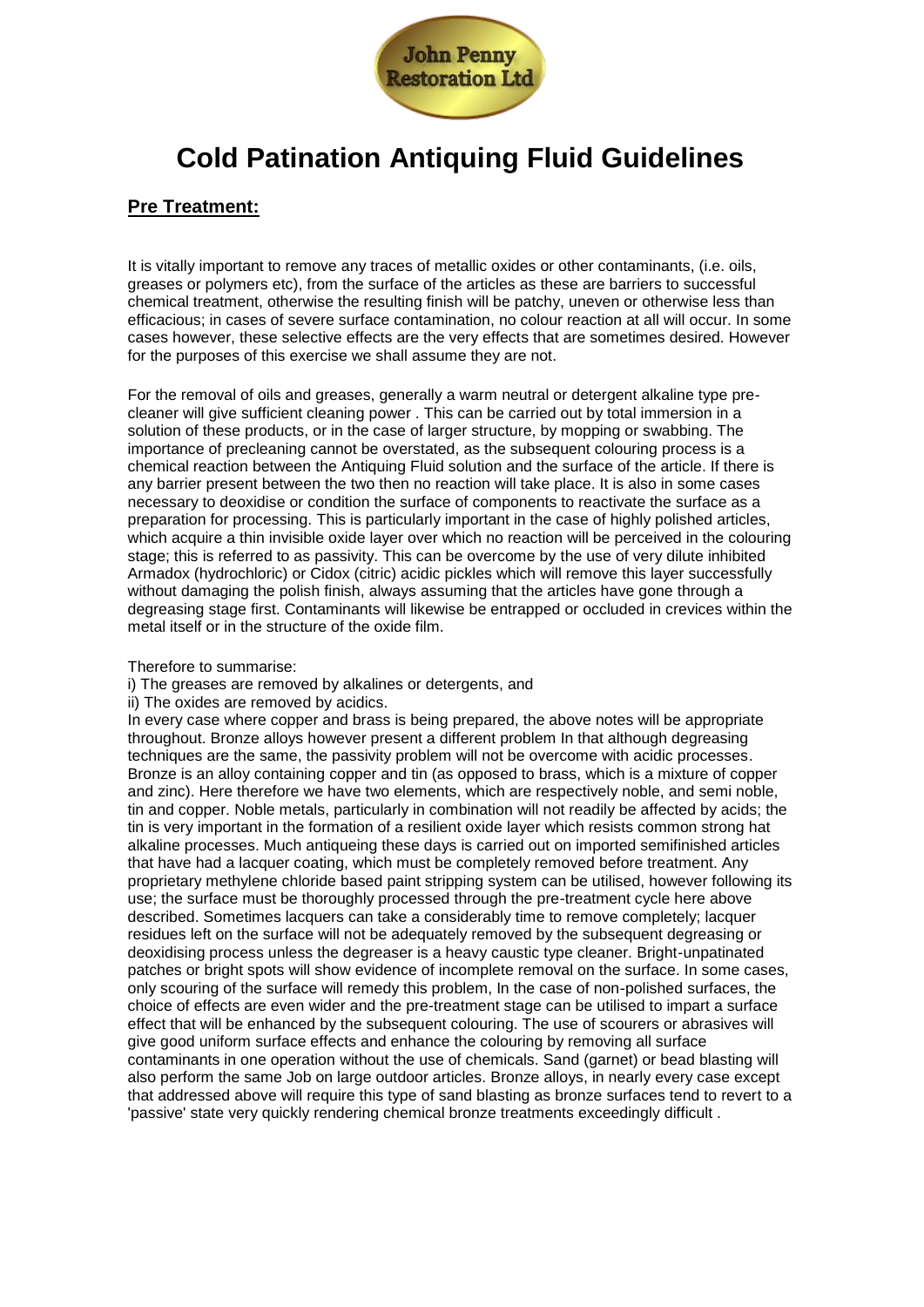It should be appreciated that certain articles by their very shape and size will predetermine the most obvious method of pre-treatment. In the case of coins, medallions and similar small metalwares, these being items that have been produced by a stamping process. The very action of bright dipping means that the surface layer of the metal is removed completely leaving a pure open substrate, the perfect surface to receive any subsequent process, including colouring. Nameplates and memorial plaques, which can vary considerably in size, are usually best treated with a blast finish preparation. The criteria for pre-treatment of colour bronzing are exactly those as deemed appropriate to other form of metal finishing such as electroplating; non electrolytic ionic exchange reactions such as those in the Antiquing Fluid processes require a chemically clean, open reactive surface to achieve satisfactory results.

### **Colouring**

The colouring process is relatively simple but certain common sense rules must first be observed. Rule 1 it is never a good idea to allow the colouring solution to be contaminated by any of the pre-treatment processes, therefore thorough swilling of the articles prior to immersion in the Antiquing Fluid is absolutely essential, Failure in this regard will render the colouring solution chemically unbalanced and may needlessly shorten its life. These solutions are designed to give long life characteristics when treated properly. There is no limit on the shelf life of these processes. Treatments can be carried out by either:

- a) Total immersion,
- b) By a barrelling process,
- c) By brushing or swabbing,

d) Or by texturing (when elaborate pattern effects are required such as spotting, stippling or dabbing).

An immersion process will require a vessel with sufficient depth and other dimensions to allow total immersion thereby allowing the reaction to take place evenly or uniformly over all surfaces. Reaction times are usually between 2-5 minutes, darker effects (gunmetal black) 10 minutes. Small articles can be wired or contained in a dipping basket, When using a dipping basket, the work must be kept mobile by shaking the basket to avoid shielded areas when two or more components touch. When processing is carried out in a rotating barrel this is not Important as the moving parts are both coloured and relieved at the same time. Brushing or swabbing is a method used for large 'in situ articles such as window frames, statues, door frames etc. and other similar objects. The solutions used for this type of application are gel thickened and are mildly acidic and/or corrosive in nature and any containers must be of an acid resistant material (plastic). Polypropylene, polyethylene or PVC tanks are perfect. Brushes made with polyester or natural bristle will suffice (Nylon is useless with acid). Mopping or swabbing will give a more even flow than brushes and most if not all synthetic sponges these days are made from polyester foam.

With certain exceptions, the Antiquing Fluid Immersion processes are always used by dilution, generally In the order of from 5 to 10%, There is no advantage In using then any stronger to obtain quicker results as a fast reaction will produce a soft powdery columnar structure which will lack adhesion and render the coating too easily rubbed off. A slow reaction lays down a hard resilient film, which will not come off. The film cures to its hardest state after drying at which point the surface will appear dry, dull and possibly powdery; the colour is reachieved after the lacquering or waxing. The process goes through a range of colour effects before the desired effect is achieved. At this point the components are removed from the solution and thoroughly swilled to halt the reaction. Experimentation will determine the time taken to achieve this and the process cycle can be set accordingly to ensure each batch is uniform. When the tine taken to reach the colour starts to extend, this will determine whether the solution requires replacement or replenishment. Generally, the reaction times are in the order of minutes, so constant attendance is not required.

A variation to the preferred techniques explained here applies in the case of treatments on bimetal components; these are assembled articles such as polished door furniture (hinged letterboxes etc,) where exposed mild steel or zinc components are evident. A bimetal or galvanic reaction will occur which will affect the patination pattern on the reverse side of article where the other metal is affixed to the brass. This is because when the component is immersed in an acidic solution, a potential is generated between the two metals. The mild steel or the zinc will act as the positive and the brass the negative electrode. In such cases, the only method of overcoming this is to